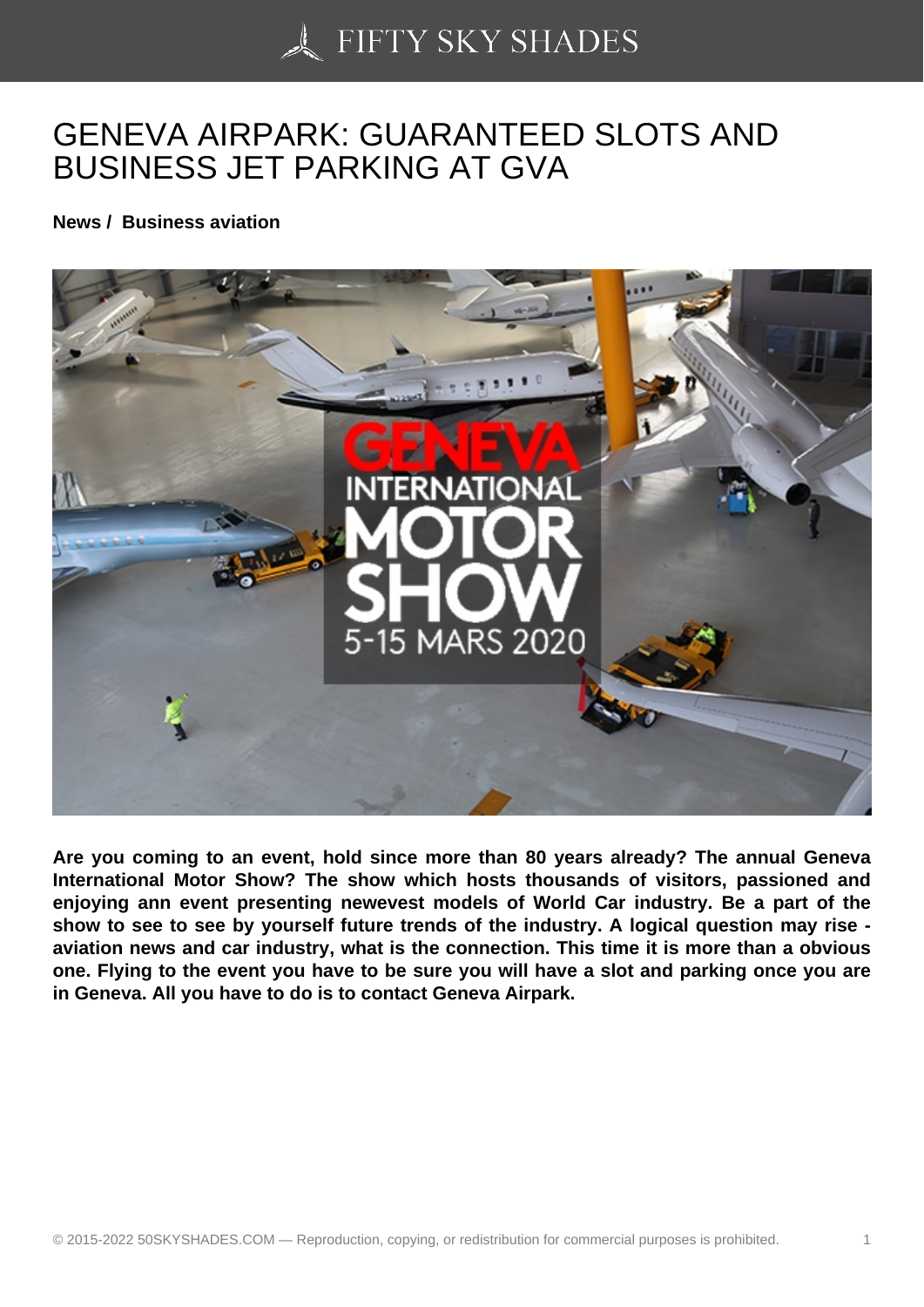Geneva Airpark offers a premium infrastructure at Geneva Airport for hosting business jets of all types. The annual Geneva International Motor Show (5 - 10 March) always generates intense activity at LSGG to welcome professionals in the sector. So, booking a hangaring option asap for your jet at Geneva Airpark guarantees better slots and tailor-made solutions for the aircraft, its crew and passengers.

The car show is held just a few hundred meters from Geneva Airpark. Pas[sengers will be able to](http://www.geneva-airpark.ch/)  [save va](http://www.geneva-airpark.ch/)luable time and make the most of this great international event between the arrival of the plane and its departure, with terminal C3 reserved for business aviation accessible in a few minutes from Geneva Airpark's private ramp, and seamless coordination with the handling agents.